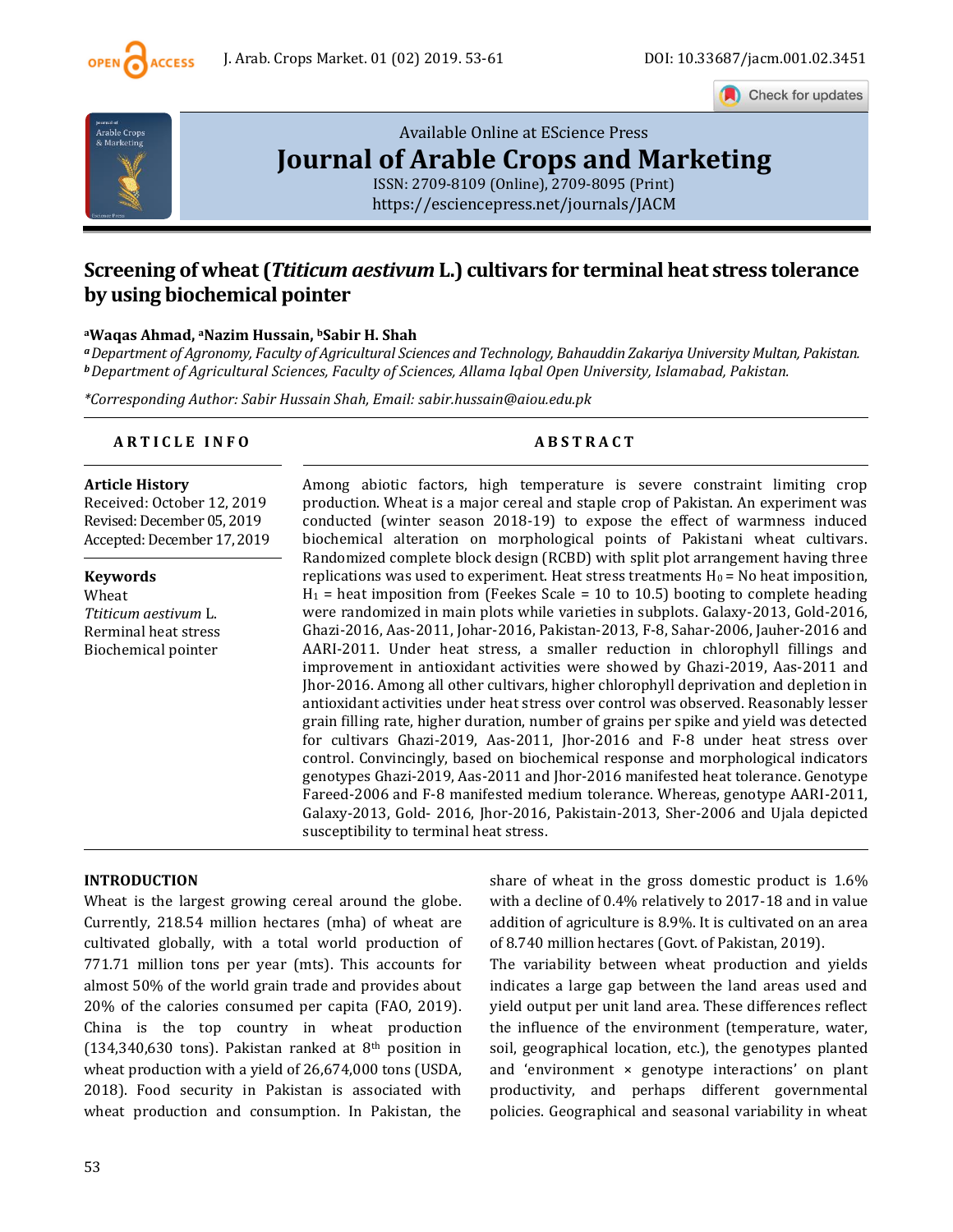yield is critical economically, as these factors influence the global wheat market, grain supply and price fluctuations (Iizumi *et al*., 2013) Wheat production under changing climate has been a difficult job. According to a special report on global warming, produced by the Intergovernmental Panel on Climate Change (IPCC), global temperatures are expected to continue to increase by a further 1.5°C between 2030 and 2052, if current rates of global warming continue (IPCC, 2018). Concerning crop productivity, yield reductions in bread wheat (*T. aestivum*, AABBDD) are strongly associated with increases in temperatures beyond optimal growth cycle temperatures (17-25°C) and maximum day temperatures (up to 32°C) during grain filling. Temperatures beyond these ranges may elicit stress responses and hence result in yield reductions (Farooq *et al*., 2011). The ability of plants to endure increased temperatures is still relatively poorly understood, especially with respect to how plants prevent early senescence and maintain photosynthesis under elevated temperatures/heat stress (Shibasaki and Rahman, 2013; Dhankher and Foyer, 2018; Khadka *et al*., 2018; Mizoi *et al*., 2018). Therefore, understanding how plants respond to heat stress requires in-depth insights into the aspects of plant metabolism that determine the capacity of crop plants to take up, produce, transport, store and remobilize critical metabolites during vegetative growth, the transition from vegetative to reproductive growth and the maturation stages associated with seed/grain production (White *et al*., 2016; Dhankher and Foyer, 2018).

For wheat, the production or uptake, transport, storage and remobilization of the critical metabolites required for optimal growth rates and yields are dynamic processes involving feedback and feed-forward sinksource interactions that can be disrupted in plants under heat stress ; Kumar *et al*., 2017; Hütsch *et al*., 2018). Source tissues are the net exporters of the nutrient resources needed for plant growth and development, whereas sink tissues are net importers responsible for the storage and use of these resources (Smith *et al*., 2018). From now, it warrants the precondition of boosting its yield on per unit land area basis and negotiates wheat production under a high-temperature environment . As a temperate climate crop, wheat crop prefers to grow in cool temperature . The temperature optima for terminal spikelet, anthesis, and grain filling for wheat are 12, 23 and 21ºC, respectively . According to an assessment, every  $1^{\circ}$ C rise of temperature declines grain yield by 3-17% in Pakistan and India . The higher temperature is foretold to rise further in future and terminal heat stress  $(>35^{\circ}C)$  deleteriously impacting grain yield in wheat . Exposures of reproductive stages to higher temperature are known as terminal heat stress. Heat stress is of "heat shock" and "chronic heat" types. Heat shock is the abrupt and utmost increment in temperature above 35°C for the duration of 4-5 days. Whereas, chronic heat stress is the occurrence of moderately high temperature (25-30°C) for the relatively long duration.

Harmful effects of warmth stress include photorespiration, pollen infertility, cellular dehydration, rapid phenology, declining availability of assimilates for grain filling, chlorophyll degradation, decreasing number and size of grains and eventually decline in grain yield . The most important adverse effect of heat stress is the generation of excessive reactive oxygen species (ROS) that leads to oxidation of lipids of cellular membranes . Consequently, the plant synthesizes antioxidants to scavenge ROS. Plants also accumulate compatible solutes and osmoprotectants as a defensive mechanism to regain cellular redox balance and homeostasis. Antioxidants and compatible solutes develop heat tolerance and maintain growth.

Various wheat genotypes depict assortment and heterogeneity in response to high temperature . Furthermore, numerous quantitative trait loci exist for a single targeted trait having a complex inheritance pattern . Therefore, the selection of polygenic target traits can be accomplished indirectly employing biochemical markers closely related to heat tolerance . Likewise, diversity among wheat cultivars combined with polyploidy and genes profusion makes it challenging to select a suitable genotype using morphological trait under a high-temperature environment . Hence, the selection of wheat genotypes merely since the response of morphological traits often leads to faulty inferences . Moreover, physiochemical marker-assisted selection of genotypes depicts higher efficacy of selection than mere morphological markers based selection for polygenic traits . Therefore, phonological and biochemical markers assisted screening of wheat cultivars enhances the efficacy of cultivar selection.

Former trials were mainly comprised of heat imposition under controlled environments of the greenhouse.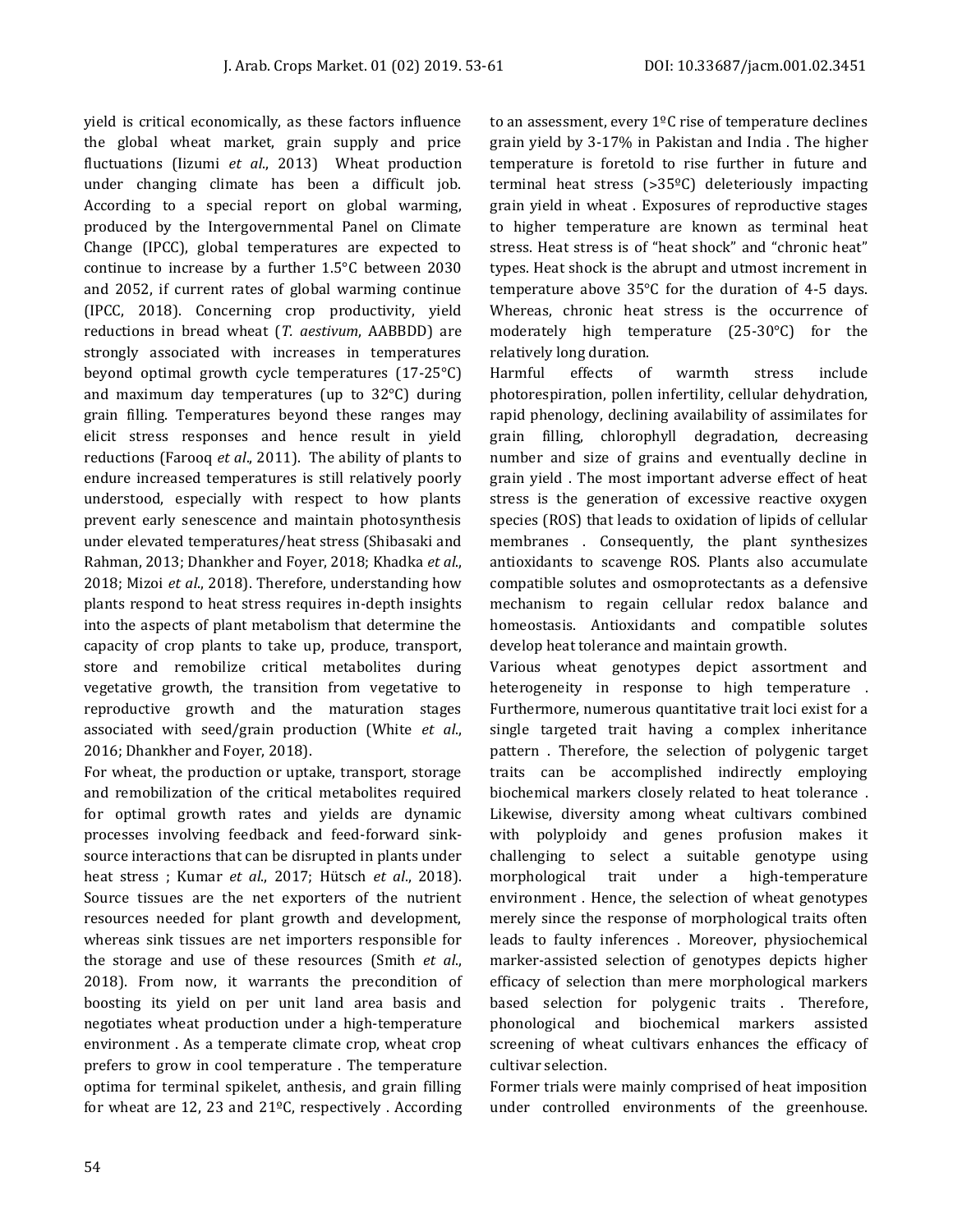Studies regarding manipulation of sowing dates are abundantly available to observe adverse effects of high temperature. While relatively a little information is available regarding the imposition of heat stress under field conditions. Moreover, studying biochemical mediated transformations in correlation with morphological traits might prove advantageous for breeding for heat tolerance.

# **MATERIAL AND METHODS**

A research was conducted to detect harmful effects of terminal heat stress on different wheat genotypes. The experiment was conducted at the Agronomic Research Area, Bahauddin Zakariya University, Multan, Pakistan during winter season 2018-19. Randomized complete block design (RCBD) with split plot arrangement having three replications was used to conduct the experiment. Heat stress treatments were randomized in main plots while varieties in subplots.

The seed of various wheat varieties, Galaxy-2013, Gold-1026, Ghazi-2016, Aas-2011, Johar-2016, and Ujala was obtained from Adaptive Research Farm, Bahawalpur, while the seed of Pakistan-2013, F-8, Sahar-2006, Jauher-2016 and AARI-2011, was obtained from the local market. The experiment comprised of two heat stress treatments  $[H<sub>0</sub>=$  No heat stress (plots without polythene sheet) and  $H_1=$  Heat stress (plots covered with polythene sheet from the booting to complete heading of eleven varieties.

Sowing was done on 20th of November 2018 with the help of single row hand drill with  $R \times R$  of 9 inches. Seed rate used during sowing was 100 kg ha-1. Gross plot size used was 3.0  $m \times 0.90$  m having four rows of wheat in each plot with row × row distance of 22.50cm. Fertilizer was applied at the rate of  $120:75:60$  kg NPK ha<sup>-1</sup>.  $1/3$  of nitrogen fertilizer (urea) and all the phosphorus (SSP) and potash fertilizers (SOP) were applied before sowing. Leftover 1/3 nitrogen fertilizer was applied with first irrigation at crown root initiation. And remaining 1/3 nitrogen was applied at the time when crop complete tillering. Irrigations were applied at four critical growth stages viz. crown root initiation, tillering, spike initiation and flowering. The crop was harvested on 10th May 2019. Two hoeings were done in all treatments to control weeds; first after 40 days of sowing and second after 60 days of sowing. Heat stress was imposed at heading stage by covering main plots with polythene sheet while the control plot was left in the ambient

environment. Heat stress was imposed from heading to grain filling stage during this, the temperature was recorded in the morning, noon and evening with the help of digital temperature and humidity probe (Digital Multimeter-50302).

# **Observations recorded**

By preparing enzyme extract of leaves samples stored at -80°C in freezer total soluble proteins (TSP) were quantified. Potassium phosphate buffer (pH 4) was used to prepare enzyme extract. Record the absorbance by adding Bradford Reagent using ELISA plate at 595nm (Bradford, 1976).

Superoxide dismutase (SOD) activity was measured as an amount of enzyme that inhibited the photochemical reduction of nitro blue tetrazolium (NBT). Reaction mixture used was 100 μL enzymes extract prepared same as for TSP + 500 μL potassium phosphate buffers (pH 5) + 200 μL methionine + 200 μL triton  $X + 100$  μL NBT + 800 μL distilled water. Placed under ultraviolet light for 15 minutes, added 100 μL riboflavin and noted absorbance at 560 nm with the help of ELISA plate . Peroxidase (POD) activity was recorded as an amount of enzyme required for guaiacol oxidation. Enzyme extract used for TSP was also used to measure POD activity. Reaction mixture comprised of 800 μL potassium phosphate buffer (pH 5) + 100 μL H<sub>2</sub>O<sub>2</sub> (40 mM) + 100 μL guaiacol (20 mM). Added 100 μL enzyme extract, 100 μL reaction mixture, and recorded absorbance at 470 nm using ELISA plate . The activity of catalase (CAT) was determined as the amount of  $H_2O_2$  consumed by the enzyme and converted to H2O and O2. Same enzyme extract as for TSP determination was used for measurement of CAT activity. Enzyme extract 100 μL was taken in well plate, added 100  $\mu$ L H<sub>2</sub>O<sub>2</sub> (5.9 mM) and recorded absorbance at 240 nm wavelength on ELISA plate .

Grain filling rate (GFR) was recorded by randomly selecting 5 spikes in each treatment. Spikes were harvested at 5 days' interval and oven dried to record dry weight. GFR was determined using the formula by Hunt (1978).

$$
GFR = \frac{W2 - W1}{T2 - T1}
$$

Where  $W_1$  and  $W_2$  represent the dry weight of spikes at first harvest and second harvest, respectively. To determine grain filling duration (GFD) five plants in each plot were tagged. The number of days from heading to physiological maturity was taken as grain filling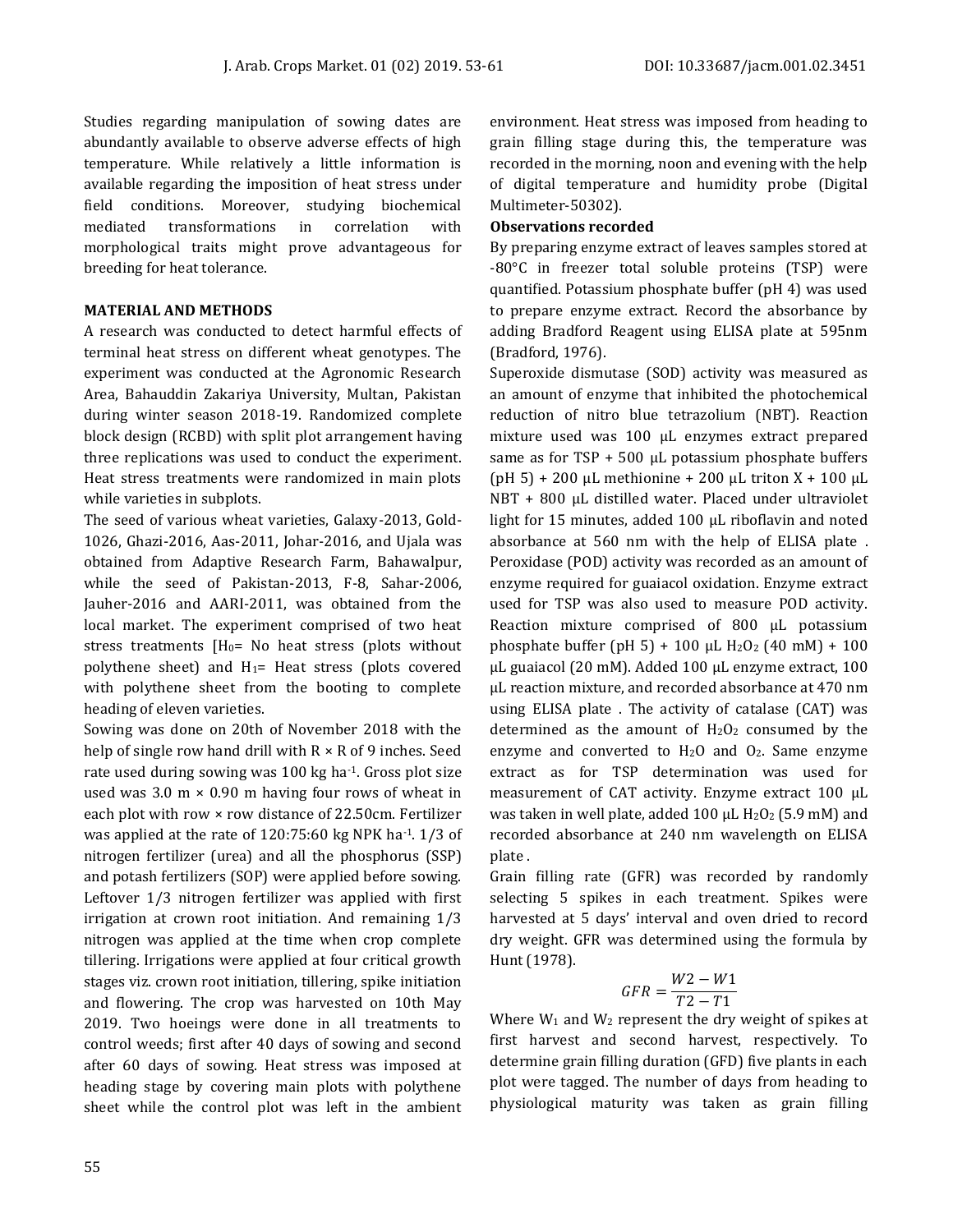duration (Hunt, 1978). The number of grains per spike was determined by taking the average of 10 spikes harvested randomly from each treatment. For grain yield, each plot was harvested and threshed and converted to tons per hectare.

#### **Statistical Analysis (if any):**

The data were analyzed statistically ( $p \leq 0.05$ ) using the Fisher's analysis of variance technique (Steel *et al*., 1997) and treatments' means were compared by using Tukey's Honestly Significant Difference (Tukey's HSD) test at 5% probability level. Moreover, the strength of association among recorded attributes under heat and no heat was determined using correlation analysis .

## **RESULTS & DISCUSSIONS**

Heat stress had an overall deleterious effect at reproductive stages of wheat. However, cultivars specific response was evident on different growth, yield, and biochemical attributes. The varied response of genotypes under heat and control resulted in significant heat × genotypes effect for various parameters.

|  |  |  | Table 1. Analysis of variance for the effect of heat stress on growth and yield parameters of wheat varieties. |
|--|--|--|----------------------------------------------------------------------------------------------------------------|
|  |  |  |                                                                                                                |

|                 |    | Parameter's Mean Sum of squares |                         |                |            |          |  |
|-----------------|----|---------------------------------|-------------------------|----------------|------------|----------|--|
| <b>SOV</b>      | df | GPS                             | $1000$ -grain<br>weight | <b>GFR</b>     | <b>GFD</b> | GY       |  |
| <b>Blocks</b>   | 3  | 478.95                          | 2083.05                 | 0.0041         | 7.14       | 22.01    |  |
| Heat Stress(HS) |    | 1109.32**                       | 1889.91*                | $0.05585**$    | 2209.15**  | 62.14**  |  |
| Erorr 1         | 3  | 8.34                            | 75.93                   | 0.0041         | 8.01       | 0.15     |  |
| Genotype(G)     | 10 | 259.21**                        | 97.13**                 | $0.00524**$    | 182.11**   | $2.54**$ |  |
| $HS \times G$   | 10 | $9.64*$                         | $9.53**$                | $0.00029^{ns}$ | $4.21$ ns  | $0.28**$ |  |
| Erorr 2         | 60 | 4.39                            | 3.37                    | 0.0027         | 4.58       | 0.11     |  |
|                 |    |                                 |                         |                |            |          |  |

SOV = Source of variation, DF = Degree of freedom,  $*$  = Significant (p ≤ 0.05),  $**$  = Highly significant (p ≤ 0.01), NS = Non-significant, GFR = Grain filling rate (g per day), GFD = Grain filling duration (days), GPS = Number of grains per spike,  $GY =$  Grain yield (t ha<sup>-1</sup>).

Heat stress (HS) and varied performance of genotypes (G) significantly affected the grain filling rate (GFR) and grain filling duration (GFD). Whereas, the same trend amongst all cultivars was observed in both main plots resulting in non-significant interaction (HS  $\times$  G) for GFR and GFD (Table 1). Heat stress accelerated GFR by 31% while diminished GFD by 25%. Concerning GFR, Galaxy-2013 recorded highest GFR (0.14 g per day) and it was statistically similar to F-8, AARI-2011, Pakistan-2013, Sher-2006 and Ujala. Significantly lowest GFR was noted for cultivars Ghazi-2019 and Aas-2011. Regarding GFD, the cultivar Ghazi-2019 recorded the highest value (36.47 days). Ghazi-2011 was statistically comparable to Aas-2011 and Johar. The genotype Sher-2006 recorded lowest GFD (23.61 days) and it was statistically alike to Gold-2016, Pakistan-2013 and Ujala. High-temperature environment caused rapid grain filling rate (GFR) and diminished grain filling duration (GFD). Even though, genotypes Ghazi-2019 and Aas-2011 maintained significantly lower GFR than all other cultivars. Genotypes Ghazi-2019 and Aas-2011 manifested

significantly lowest decline in GFD against maximum in cultivars F-8 and AARI-2011.

The weight of 1000 grains was significantly diminished owing to adverse consequences of high temperature, while varied responses of cultivar were also evident. Nonetheless, all genotype revealed evidence of incompatibility between control and heat stress to cause a significant interaction of heat and genotypes (Table 01). The maximum decline in 1000-grain weight under heat stress compared with that in ambient condition was observed in genotype AARI-2011 and Pakistan-2013. The lowest record under heat stress was observed in Sahar-2006.

The varied response of genotypes was obvious under heat and control to manifest significant heat × genotypes effect (Table 1). More heat triggered diminishment in the number of grains per spike over control was observed for genotype Jhor (19%), Sher (18%) and Ujala (20%), whereas, AARI-2011, Gold-2019 and Aas-2011 exhibited smaller decline (<10%) in this regard as shown in Fig 1.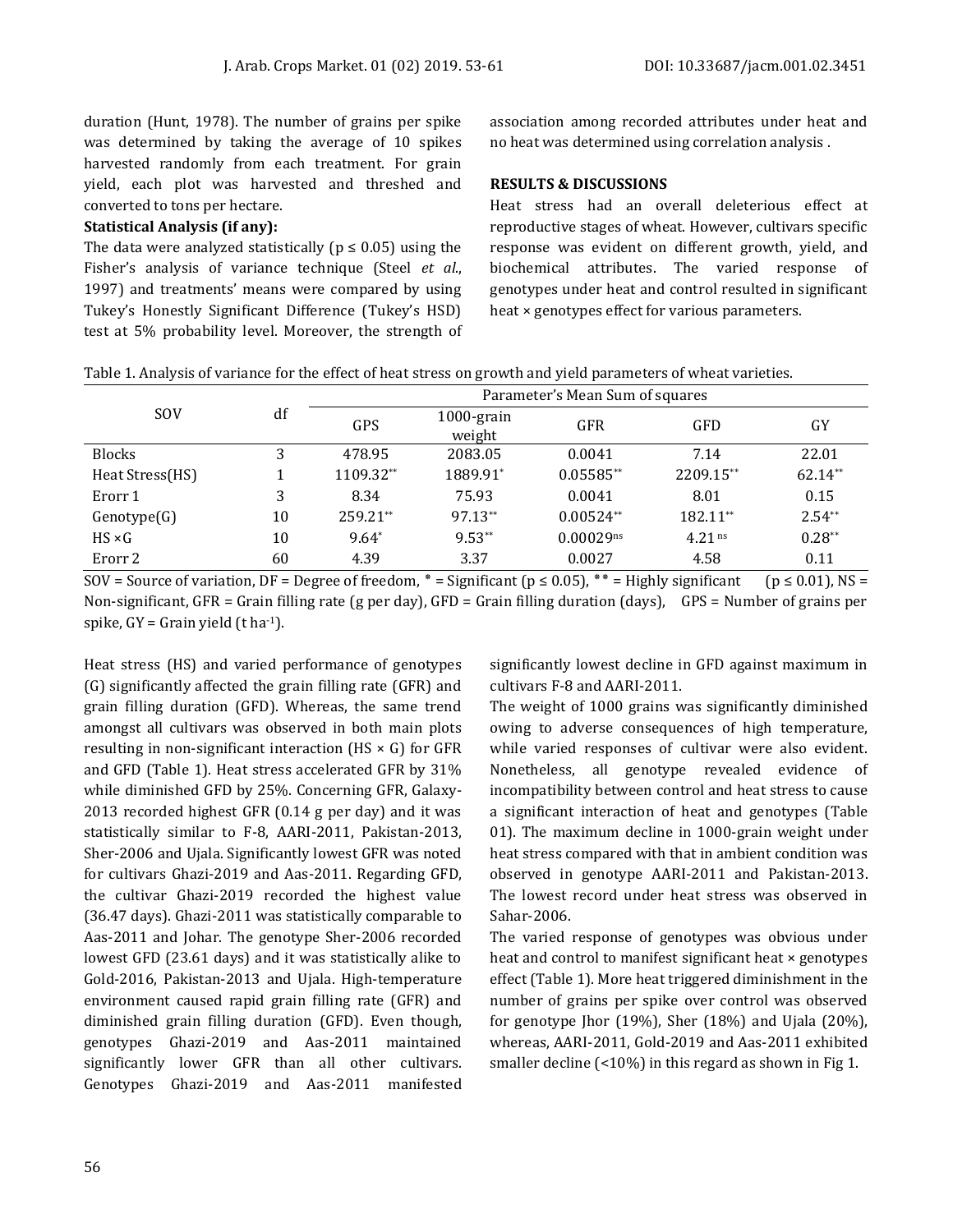

Figure 1. No. of grains/spike of various wheat genotypes under control  $(H_1)$  and heat stress  $(H_0)$  treatments.

Grain yield (GY) was significantly decreased due to bad implications of heat. The distinct genetic makeup of genotypes was statistically apparent indicating their varied competency to produce yield under different environments. Nevertheless, all cultivars responded differently in control and heat-stressed environment to produce significant interaction of varieties and heat stress. While comparing control plots with heat stress. Maximum decline in GY due to adverse effects of heat stress was observed for cultivar AARI-2011 (46%), Galaxy-2013 and F-8 (44%) shown in figure 2.

Dissimilar performance of different wheat genotypes for antioxidant activities was observed in main plots and resulted in significant interaction of genotypes and heat stress (Table 2). Superoxide dismutase (SOD), peroxidase (POD) and catalase (CAT) activity of Ghazi-2019 and Aas-2011 was enhanced under heat over ambient conditions. Whereas, all other cultivars recorded a diminishing trend in enzymatic activity under a stressed environment over control.



Figure 2. Grain yield of various wheat genotypes under control  $(H_1)$  and heat stress  $(H_0)$  treatments.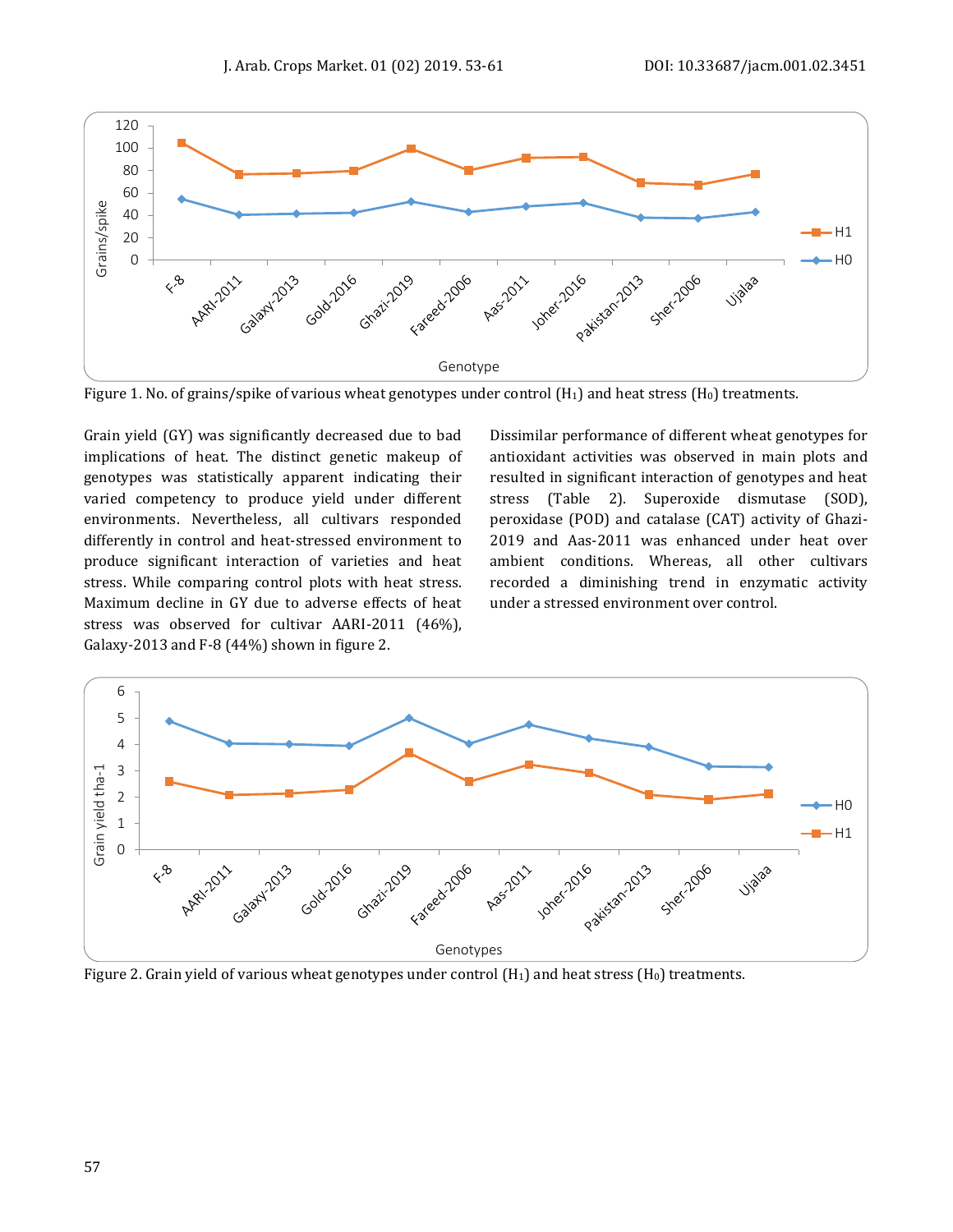| <b>SOV</b>      | df | Perameter's MSS |            |            |            |  |  |
|-----------------|----|-----------------|------------|------------|------------|--|--|
|                 |    | <b>TSP</b>      | <b>SOD</b> | <b>POD</b> | <b>CAT</b> |  |  |
| <b>Blocks</b>   | 3  | 0.25            | 14987.9    | 54.87      | 219.87     |  |  |
| Heat Stress(HS) |    | $1.29*$         | 6994.86**  | 127.96**   | 369.62*    |  |  |
| Erorr 1         | 3  | 0.004           | 139.93     | 3.63       | 22.17      |  |  |
| Genotype(G)     | 10 | $0.298**$       | 14987.3**  | 339.83**   | 1096.87**  |  |  |
| $HS \times G$   | 10 | $0.25**$        | 1657.85**  | $46.37**$  | 139.93**   |  |  |
| Erorr 2         | 60 | 0.003           | 34.87      | 1.09       | 2.49       |  |  |

Table 2. Analysis of variance for effect of heat stress on antioxidant activity of various wheat genotypes.

SOV = Source of variation; DF = Degree of freedom;  $* =$  Significant ( $p \le 0.05$ );  $** =$  Highly significant ( $p \le 0.01$ ); NS = Non-significant; TSP = Total soluble proteins (mg g-1); SOD = Super oxide dismutase (U per mg protein); POD = Peroxidase (U per mg protein); CAT = Catalase (U per mg protein)

Regarding SOD activity, Ghazi-2019, Aas-2011 and Johar-2016 depicted an increase of 11, 13 and 13%, respectively under heat stress over control. In control Ghazi-2019 and Aas-2011 were statistically alike while in heat stress Ghazi-2019, Aas-2011 and Johar-2016 remained at par. Galaxy-2013 and Gold-2016 depicted maximum decline (36 and 38%, respectively) in SOD activity under heat compared to no heat environment (Fig-3).

The cultivars Ghazi-2016, Aas-2011, and Johar-2016 exhibited 17, 15 and 24% enhancement in POD activity, respectively under heat-induced conditions over no heat imposition. Under high-temperature maximum diminishment (49%) in POD activity was observed for F-8 and Galaxy-2013. Under high-temperature stress, Ghazi-2019, Aas-2011 and Johar-2016 recorded significantly higher POD activity than all other genotypes (Fig-4).

Cultivars Ghazi-2019, Aas-2011 and Johar-2016 depicted an increase of 18, 14 and 17% respectively in. The highest reduction in CAT activity was recorded for genotypes F-8 (48%) and Galaxy-2013 (44%) Fig-5. Ghazi-2019, Aas-2011, and Johar-2016 manifested significantly higher SOD, POD and CAT activity than all other cultivars in heat stressed main plots.

Differential response of wheat genotypes resulted in significant heat × varieties effect for total soluble proteins (TSP). Higher temperature enhanced accumulation of TSP in cultivars Ghazi-2019 (15%) and Aas-2011 (16%) and both cultivars were statistically similar. In control Ghazi-2019 and Aas-2011 also statistically resembled to Johar-2016 for TSP. The highest diminishment in TSP under heat over control was observed for cultivars AARI-2011 (39%) and Gold-2016 (58%) (Fig-6).



Figure 3. Superoxide dismutase (SOD) of various wheat genotypes under control  $(H_1)$  and heat stress  $(H_0)$  treatments.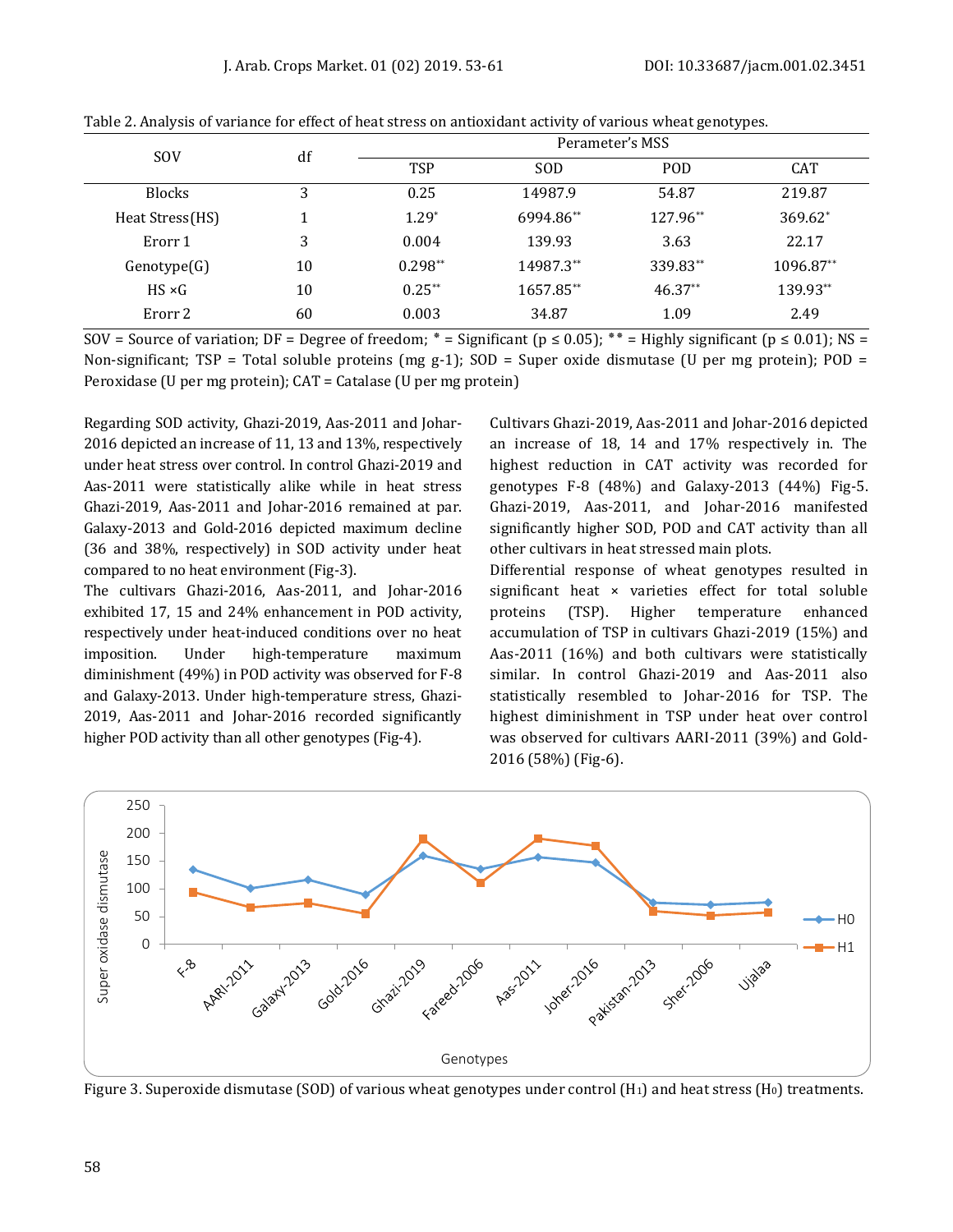

Figure 4. Peroxidase (POD) of various wheat genotypes under control ( $H_1$ ) and heat stress ( $H_0$ ) treatments.



Figure 5. Catalase (CAT) of various wheat genotypes under control  $(H_1)$  and heat stress  $(H_0)$  treatments.



Figure 6. Total soluble proteins (TSP) of various wheat genotypes under control (H<sub>1</sub>) and heat stress (H<sub>0</sub>) treatments.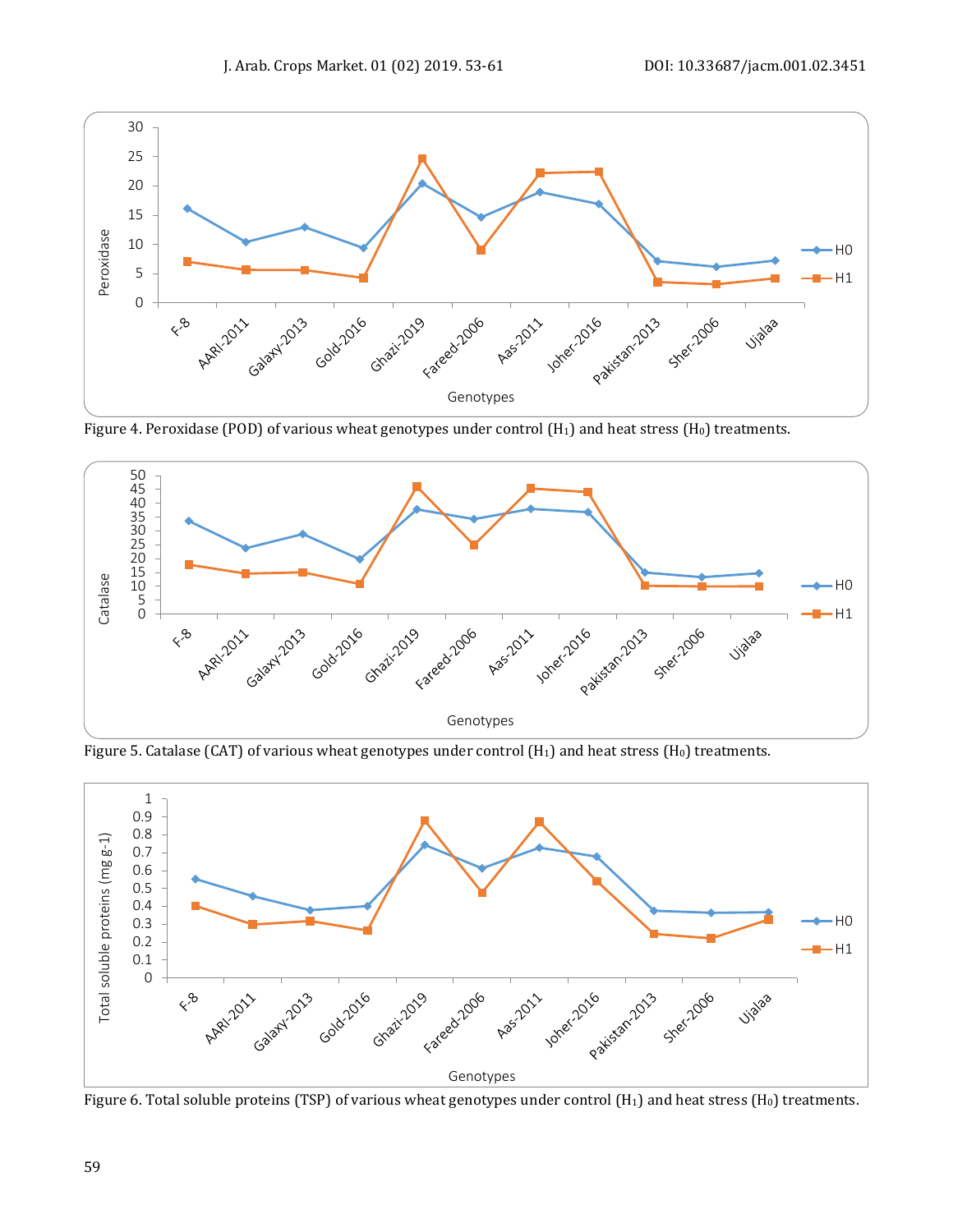## **REFERENCES**

- Asseng, Senthold, Frank Ewert, Pierre Martre, Reimund P Rötter, David B Lobell, Davide Cammarano, Bruce A Kimball*, et al.* "Rising Temperatures Reduce Global Wheat Production." *Nature climate change* 5, no. 2 (2015): 143-47.
- Cossani, C Mariano, and Matthew P Reynolds. "Physiological Traits for Improving Heat Tolerance in Wheat." *Plant physiology* 160, no. 4 (2012): 1710-18.
- Dube, Ernest, Rorisang Mare-Patose, Willem Kilian, Annelie Barnard, and Toi J Tsilo. "Identifying High-Yielding Dryland Wheat Cultivars for the Summer Rainfall Area of South Africa." *South African Journal of Plant and Soil* 33, no. 1 (2016): 77-81.
- Ghaffari, Azhar, Muhammad Ashfaq Wahid, Muhammad Farrukh Saleem, and MZ Rehman. "Inducing Thermo-Tolerance in Late Sown Wheat (Triticum Aestivum L.) through Pre-Conditioning with H2o2." *Pak. J. Agri. Sci* 52, no. 4 (2015): 945-51.
- Giannopolitis, Constantine N, and Stanley K Ries. "Superoxide Dismutases: I. Occurrence in Higher Plants." *Plant physiology* 59, no. 2 (1977): 309- 14.
- Gol, Leonard, Filipa Tomé, and Maria von Korff. "Floral Transitions in Wheat and Barley: Interactions between Photoperiod, Abiotic Stresses, and Nutrient Status." *Journal of Experimental Botany*  68, no. 7 (2017): 1399-410.
- Gomez, Kwanchai A, and Arturo A Gomez. *Statistical Procedures for Agricultural Research.* John Wiley & Sons, 1984.
- Hasanuzzaman, Mirza, Kamrun Nahar, Md Alam, Rajib Roychowdhury, and Masayuki Fujita. "Physiological, Biochemical, and Molecular Mechanisms of Heat Stress Tolerance in Plants." *International journal of molecular sciences* 14, no. 5 (2013): 9643-84.
- Innes, PJ, DKY Tan, F Van Ogtrop, and JS Amthor. "Effects of High-Temperature Episodes on Wheat Yields in New South Wales, Australia." *Agricultural and Forest Meteorology* 208 (2015): 95-107.
- Kamal, MA, MF Saleem, M Shahid, M Awais, HZ Khan, and Physiochemical Transformations at Different Phenological Stages of Heat‐Stressed Bt Cotton."

*Journal of Agronomy and Crop Science* 203, no. 4 (2017): 323-31.

- Li, Yunfang, Yu Wu, Nayelli Hernandez-Espinosa, and Roberto J Peña. "The Influence of Drought and Heat Stress on the Expression of End-Use Quality Parameters of Common Wheat." *Journal of Cereal Science* 57, no. 1 (2013): 73-78.
- Liu, Donghua, Jin Zou, Qingmin Meng, Jinhua Zou, and Wusheng Jiang. "Uptake and Accumulation and Oxidative Stress in Garlic (Allium Sativum L.) under Lead Phytotoxicity." *Ecotoxicology* 18, no. 1 (2009): 134-43.
- Mondal, S, RP Singh, J Crossa, J Huerta-Espino, I Sharma, R Chatrath, GP Singh*, et al.* "Earliness in Wheat: A Key to Adaptation under Terminal and Continual High Temperature Stress in South Asia." *Field crops research* 151 (2013): 19-26.
- Mwadzingeni, Learnmore, Hussein Shimelis, Samson Tesfay, and Toi J Tsilo. "Screening of Bread Wheat Genotypes for Drought Tolerance Using Phenotypic and Proline Analyses." *Frontiers in plant science* 7 (2016): 1276.
- Nawaz, Hamid, Nazim Hussain, and Azra Yasmeen. "Growth, Yield and Antioxidants Status of Wheat (Triticum Aestivum L.) Cultivars under Water Deficit Conditions." *Pakistan Journal of Agricultural Sciences* 52, no. 4 (2015).
- Reynolds, Matthew, and Peter Langridge. "Physiological Breeding." *Current Opinion in Plant Biology* 31 (2016): 162-71.
- Sadat, S., K.A. Saeid and M.R. Bihamta. "Marker Assisted Selection for Heat Tolerance in Bread Wheat. World Appl. Sci. J. 21:1181-1189.". (2013).
- Siebert, S. and F. Ewert. "Future Crop Production Threatened by Extreme Heat. Environ. Res. Lett. 9: 4 Doi:10.1088/1748-9326/9/4/041001.". (2014).
- Trnka, Miroslav, Reimund P Rötter, Margarita Ruiz-Ramos, Kurt Christian Kersebaum, Jørgen E Olesen, Zdeněk Žalud, and Mikhail A Semenov. "Adverse Weather Conditions for European Wheat Production Will Become More Frequent with Climate Change." *Nature Climate Change* 4, no. 7 (2014): 637-43.
- K Ahmed. "Ascorbic Acid Triggered Wang, Xiao, Jian Cai, Fulai Liu, Mei Jin, Hongxi Yu, Dong Jiang, Bernd Wollenweber, Tingbo Dai, and Weixing Cao. "Pre-Anthesis High Temperature